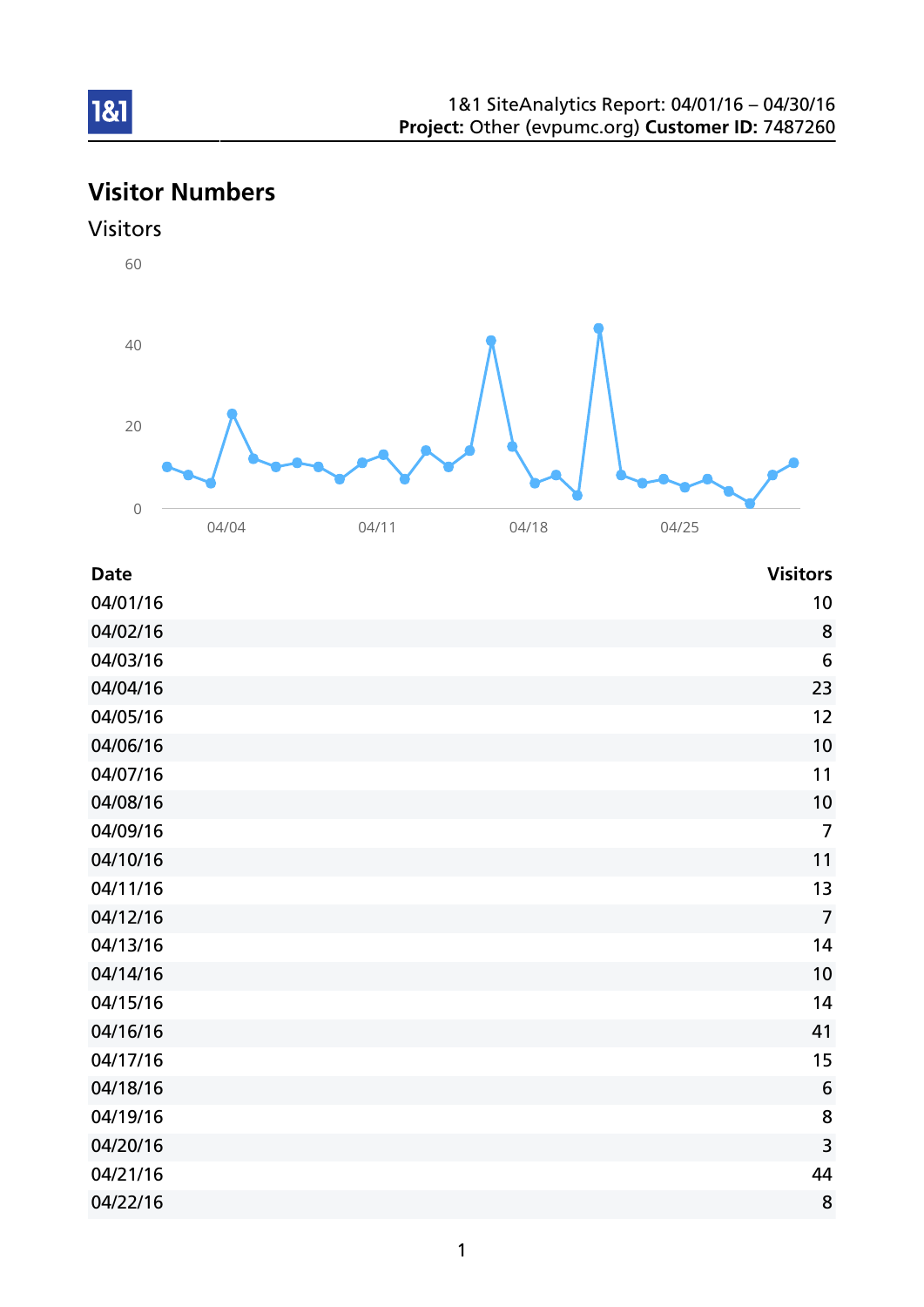| 1&1 SiteAnalytics Report: 04/01/16 - 04/30/16    |  |
|--------------------------------------------------|--|
| Project: Other (evpumc.org) Customer ID: 7487260 |  |

| <b>Date</b>  | <b>Visitors</b> |
|--------------|-----------------|
| 04/23/16     | $6\phantom{1}6$ |
| 04/24/16     | $\overline{7}$  |
| 04/25/16     | 5               |
| 04/26/16     | $\overline{7}$  |
| 04/27/16     | 4               |
| 04/28/16     | 1               |
| 04/29/16     | 8               |
| 04/30/16     | 11              |
| <b>Total</b> | 340             |

# Sessions



| <b>Date</b> | <b>Sessions</b> |
|-------------|-----------------|
| 04/01/16    | 10              |
| 04/02/16    | 8               |
| 04/03/16    | 6               |
| 04/04/16    | 24              |
| 04/05/16    | 13              |
| 04/06/16    | 10              |
| 04/07/16    | 11              |
| 04/08/16    | 10              |
| 04/09/16    | $\overline{7}$  |
| 04/10/16    | 11              |
| 04/11/16    | 13              |
| 04/12/16    | $\overline{7}$  |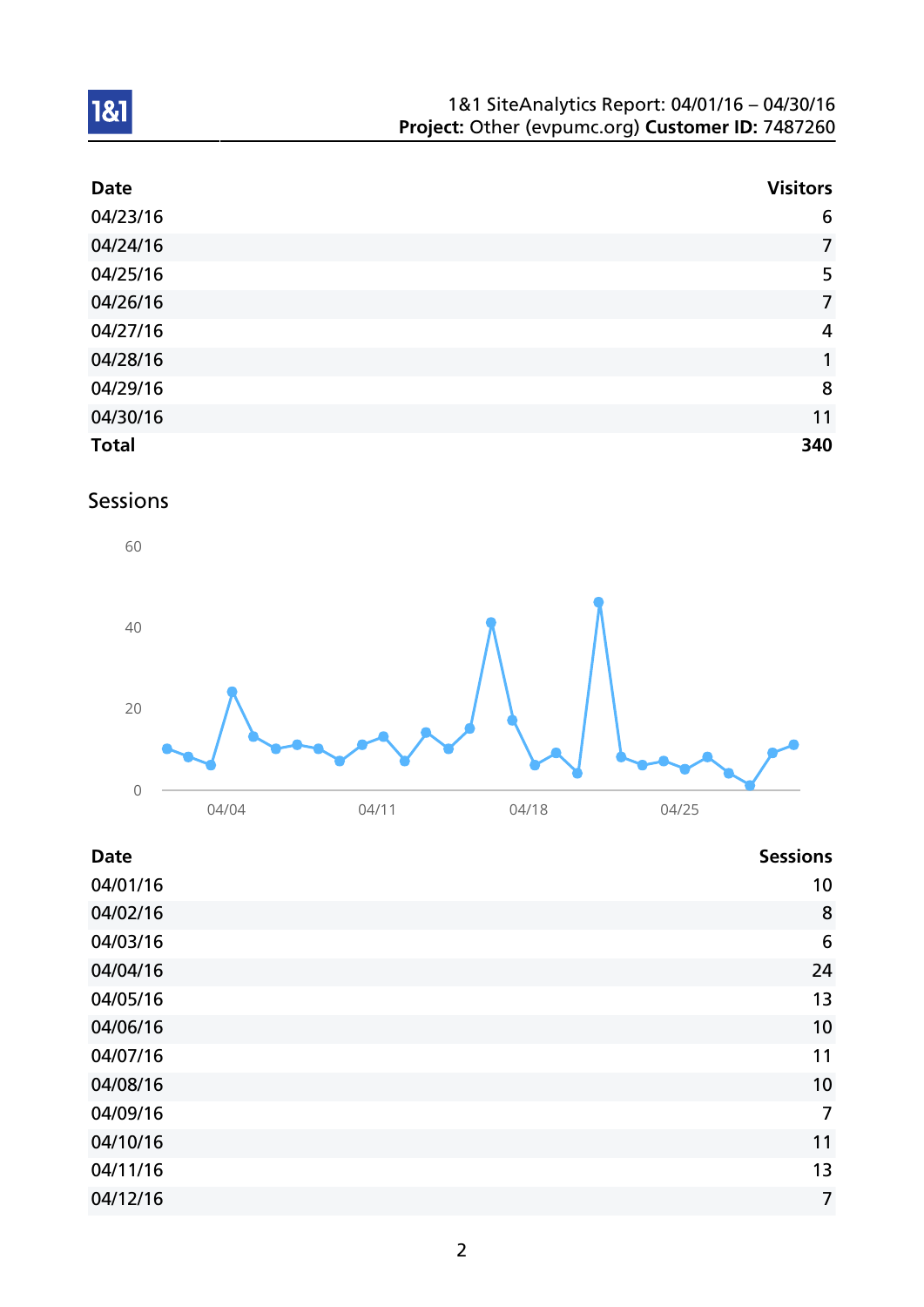| <b>Date</b>  | <b>Sessions</b> |
|--------------|-----------------|
| 04/13/16     | 14              |
| 04/14/16     | 10              |
| 04/15/16     | 15              |
| 04/16/16     | 41              |
| 04/17/16     | 17              |
| 04/18/16     | $6\phantom{1}6$ |
| 04/19/16     | 9               |
| 04/20/16     | $\overline{4}$  |
| 04/21/16     | 46              |
| 04/22/16     | 8               |
| 04/23/16     | $6\phantom{1}6$ |
| 04/24/16     | $\overline{7}$  |
| 04/25/16     | 5               |
| 04/26/16     | 8               |
| 04/27/16     | $\overline{4}$  |
| 04/28/16     | $\mathbf{1}$    |
| 04/29/16     | 9               |
| 04/30/16     | 11              |
| <b>Total</b> | 351             |

# Page Analysis

1&1

# Most Frequently Visited Pages



Pages **Pages** Pages **Pages** Percentage **Pages Percentage** /Default.htm 493 63.37%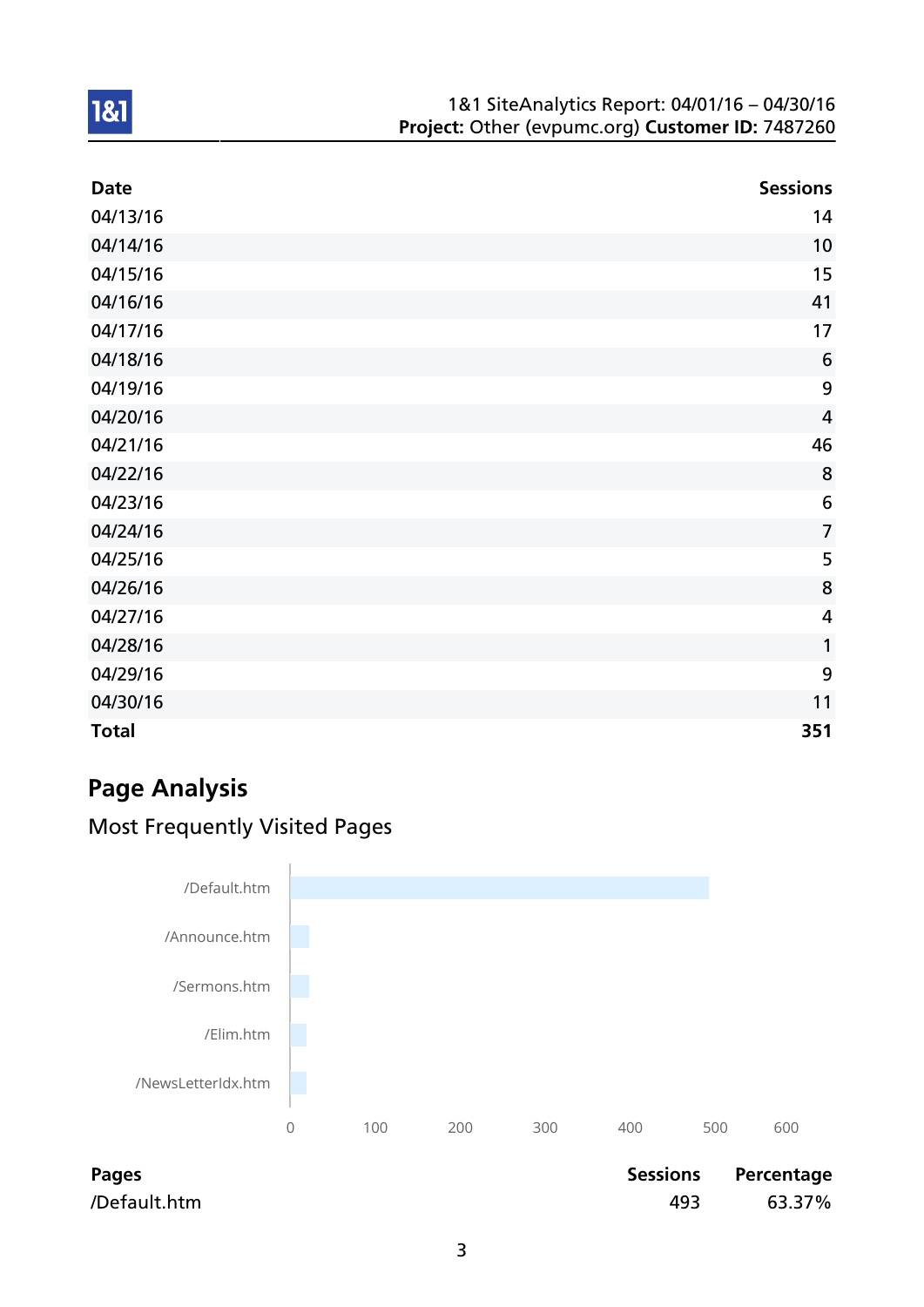| <b>Pages</b>             | <b>Sessions</b> | Percentage |
|--------------------------|-----------------|------------|
| /Announce.htm            | 23              | 2.96%      |
| /Sermons.htm             | 23              | 2.96%      |
| /Elim.htm                | 21              | 2.70%      |
| /NewsLetterIdx.htm       | 20              | 2.57%      |
| /Calendar.htm            | 18              | 2.31%      |
| /web_links.htm           | 16              | 2.06%      |
| /St_Johns.htm            | 15              | 1.93%      |
| /Stats.htm               | 15              | 1.93%      |
| <b>Morship.htm</b>       | 15              | 1.93%      |
| /Believe.htm             | 14              | 1.80%      |
| /M-Statement.htm         | 12              | 1.54%      |
| /Elim-HISTORY.htm        | 9               | 1.16%      |
| /Elim_M-Statement.htm    | 9               | 1.16%      |
| /StJohns_M-Statement.htm | 9               | 1.16%      |
| /St_Johns-HISTORY.htm    | 9               | 1.16%      |
| /missions.htm            | 9               | 1.16%      |
| /valley_views0813.htm    | 9               | 1.16%      |
| /valley_views0913.htm    | 9               | 1.16%      |
| /valley_views1013.htm    | 9               | 1.16%      |
| /valley_views1113.htm    | 9               | 1.16%      |
| /CalendarOld.htm         | 8               | 1.03%      |
| /Announce1.htm           | 2               | 0.26%      |
| /Bulletins.htm           | $\overline{2}$  | 0.26%      |
| <b>Total</b>             | 778             | 100.00%    |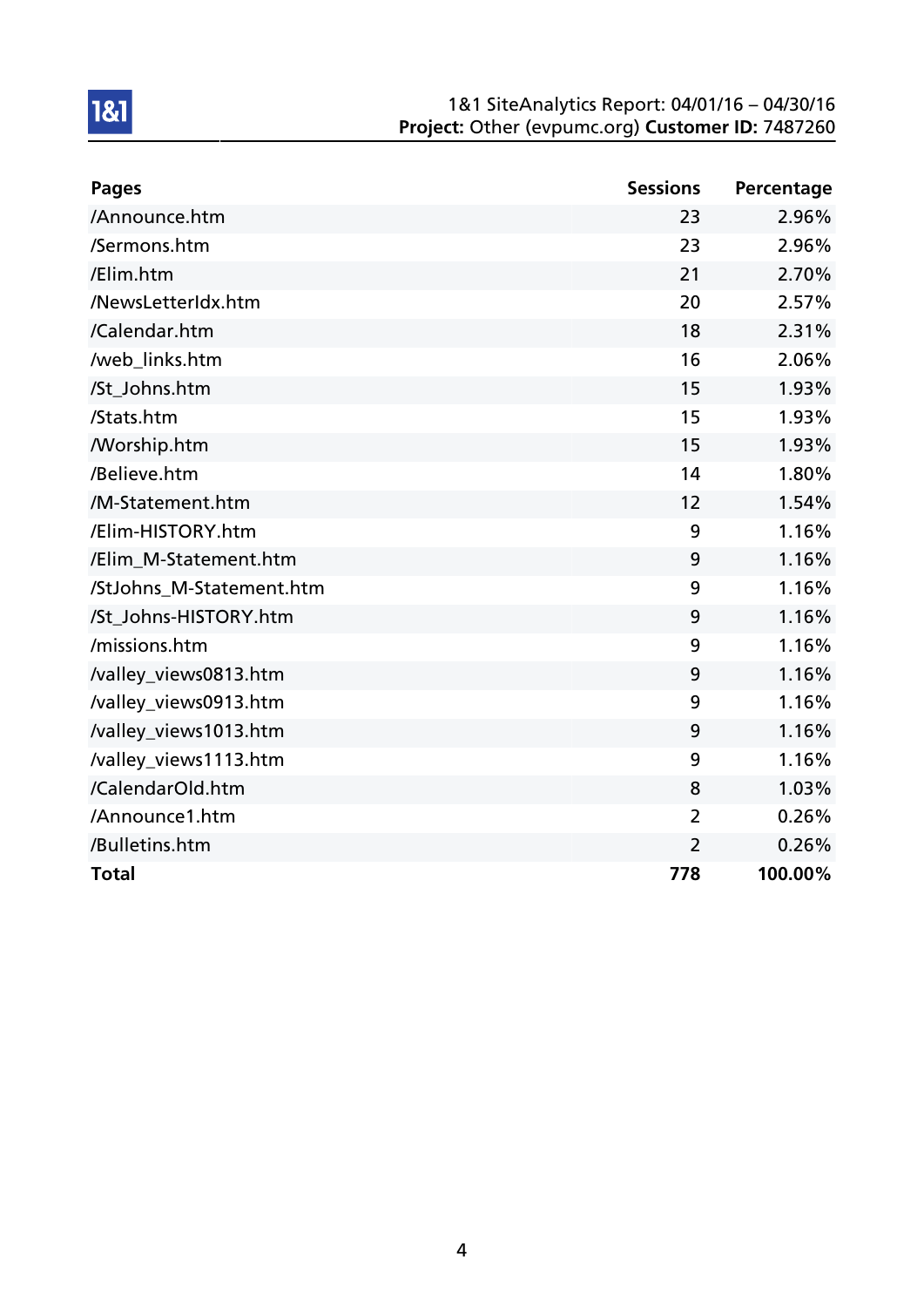

# Keywords



| <b>Keywords</b>                             | <b>Sessions</b> |
|---------------------------------------------|-----------------|
| elimsport united methodist church           |                 |
| evpumc.org                                  |                 |
| sermon on focus in Nehemiah 4:16-23         |                 |
| st john's united methodist church allenwood |                 |

# Referring Pages



| Pages                      | <b>Sessions</b> |
|----------------------------|-----------------|
| https://www.google.com/    | 13              |
| http://special-porn.com/   | 10              |
| http://iqoption.pro/       | 9               |
| http://vilingstore.net/    | 9               |
| http://www.pechikamini.ru/ | 9               |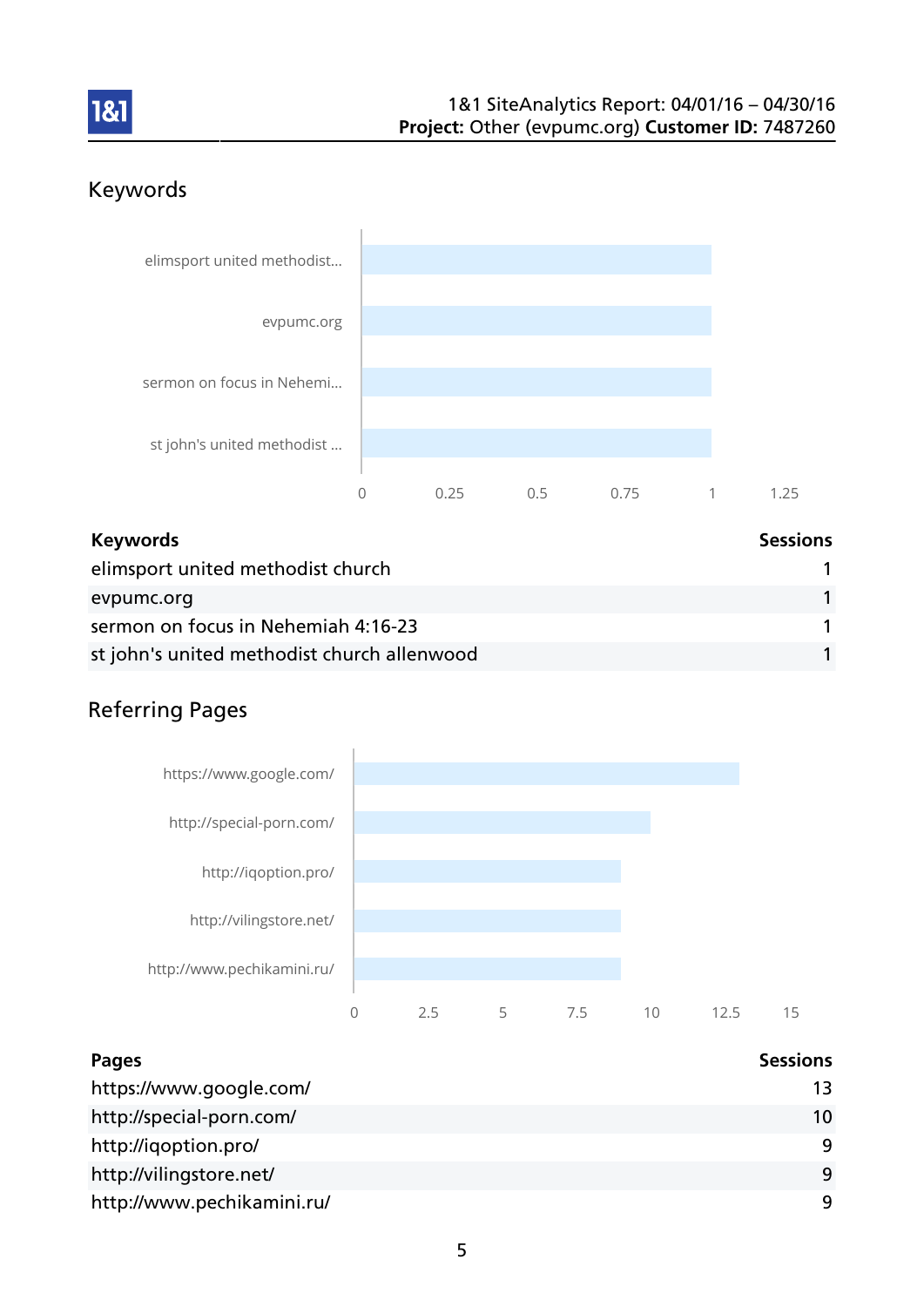| <b>Pages</b>                                              | <b>Sessions</b> |
|-----------------------------------------------------------|-----------------|
| http://www.womensplay.net/                                | 9               |
| http://dear-diary.ru/                                     | 8               |
| http://pornophoto.xyz/                                    | 8               |
| http://www.bestempresas.es/                               | 8               |
| http://royal-betting.net/                                 | 7               |
| http://allkrim.com/                                       | 6               |
| http://bio.trade-jp.net/                                  | 6               |
| http://idc.com.ua/                                        | 6               |
| http://pozdrawleniya.com/                                 | 6               |
| http://sorus.ucoz.ru/                                     | 6               |
| http://udensspices.lv/                                    | 6               |
| http://www.all4invest.ru/                                 | 6               |
| http://www.growshop.es/                                   | 6               |
| http://xn-----6kcaacnblni5c5bicdpcmficy.xn--p1ai/         | 6               |
| http://yourdesires.ru/                                    | 6               |
| http://zarabotat-na-sajte.ru/                             | 6               |
| http://cool-wedding.net/                                  | 5               |
| http://moneytop.ru/                                       | 5               |
| http://www.replica-watch.ru/                              | 5               |
| http://meds-online24.com/                                 | 4               |
| http://www.google.com/url                                 | 4               |
| http://273-fz.ru/                                         | 3               |
| http://aftermarket.afora.ru/                              | 3               |
| http://arkkivoltti.net/                                   | 3               |
| http://autobudpostach.club/                               | 3               |
| http://binomo.kz/                                         | 3               |
| http://call-of-duty.info/                                 | 3               |
| http://coop-gamers.ru/                                    | 3               |
| http://gazobeton-p.com.ua/                                | 3               |
| http://gazobetondom.com.ua/                               | 3               |
| http://gazoblok.net.ua/gazobeton_ukraini_assortiment.html | 3               |
| http://glass-msk.ru/                                      | 3               |
| http://gogps.me/                                          | 3               |
| http://hyipmanager.in/karta-sajta/                        | 3               |
| http://ideibiznesa2015.ru/                                | 3               |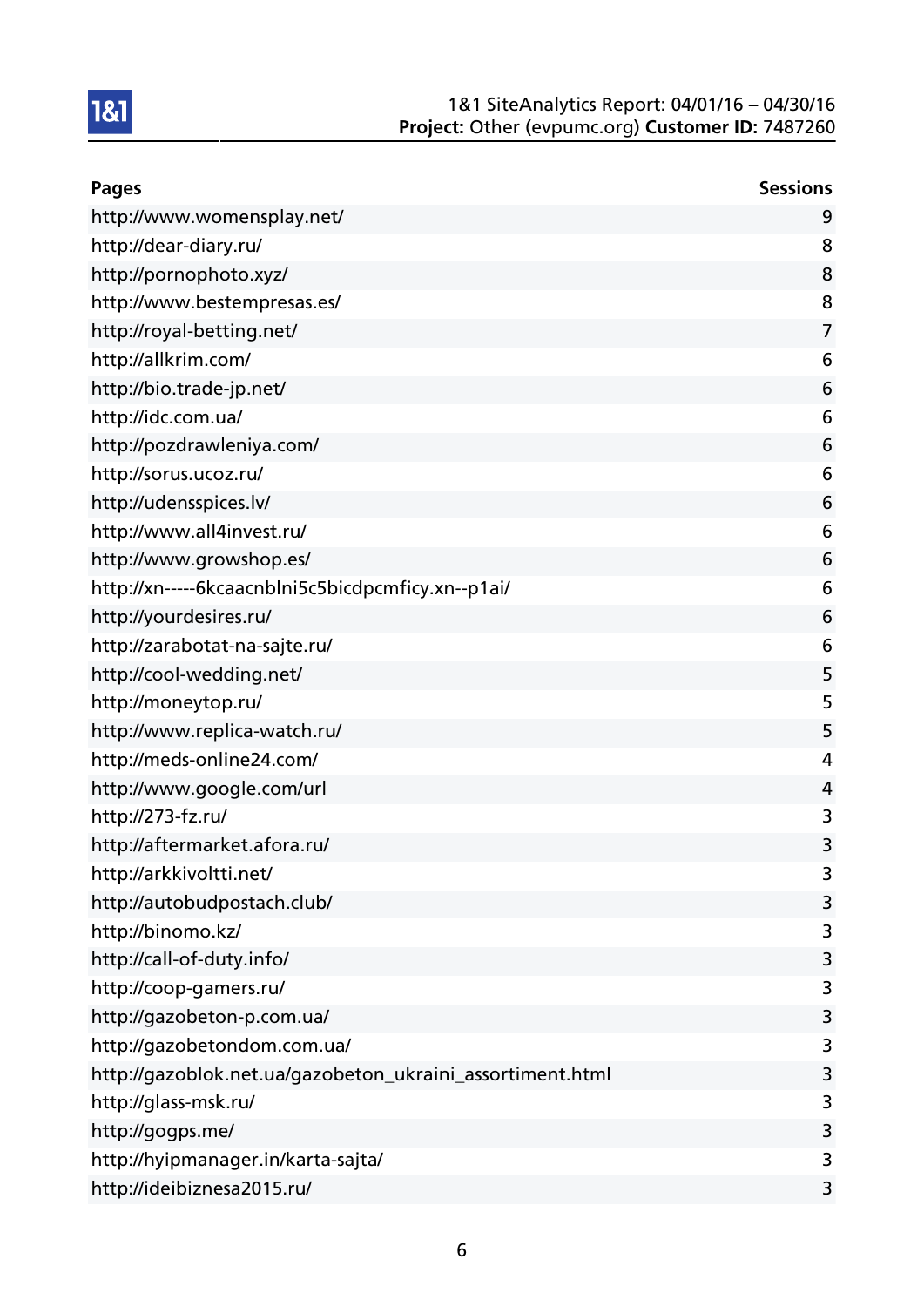

| <b>Pages</b>                                     | <b>Sessions</b> |
|--------------------------------------------------|-----------------|
| http://m.baidu.com/s                             | 3               |
| http://onlyforemont.ru/                          | 3               |
| http://porno-video-chati.ru/                     | 3               |
| http://recipedays.ru/                            | 3               |
| http://replicaclub.ru/                           | 3               |
| http://ring4rhino.com/                           | 3               |
| http://ru-z.ru/                                  | 3               |
| http://sale-japan.com/                           | 3               |
| http://ukr-cegla.com.ua/                         | 3               |
| http://userequip.com/                            | 3               |
| http://vpnhowto.info/node/78                     | 3               |
| http://www.auto-moto-elektronika.cz/             | 3               |
| http://www.beauty-clinic.ru/epil/laser-epilation | 3               |
| http://www.budpost.com.ua/                       | 3               |
| http://www.drugstoreforyou.com/                  | 3               |
| http://www.lego4x4.ru/                           | 3               |
| http://www.x720.net/                             | 3               |
| http://www.xpresscare.ru/                        | 3               |
| http://yoursitename.ru/                          | 3               |
| http://zebradudka.com/                           | 3               |
| http://zoospa.kz/                                | 3               |
| <b>EVPUMC.ORG</b>                                | $\overline{2}$  |
| http://all-sims.ru/                              | $\overline{2}$  |
| http://burger-imperia.com/                       | $\overline{2}$  |
| http://hydropump.su/                             | $\overline{2}$  |
| http://ladykrossovki.ru/                         | $\overline{2}$  |
| http://susumc.org/index.php/lewisburg            | $\overline{2}$  |
| http://www.baidu.com/s                           | $\overline{2}$  |
| http://www.rospromtest.ru/                       | 2               |
| http://forum.tvmir.org/                          | 1               |
| http://google.com                                | 1               |
| http://hundejo.com/                              | 1               |
| http://hvd-store.com/                            | 1               |
| http://pizza-tycoon.com/                         | 1               |
| http://pp-budpostach.com.ua/articles             | 1               |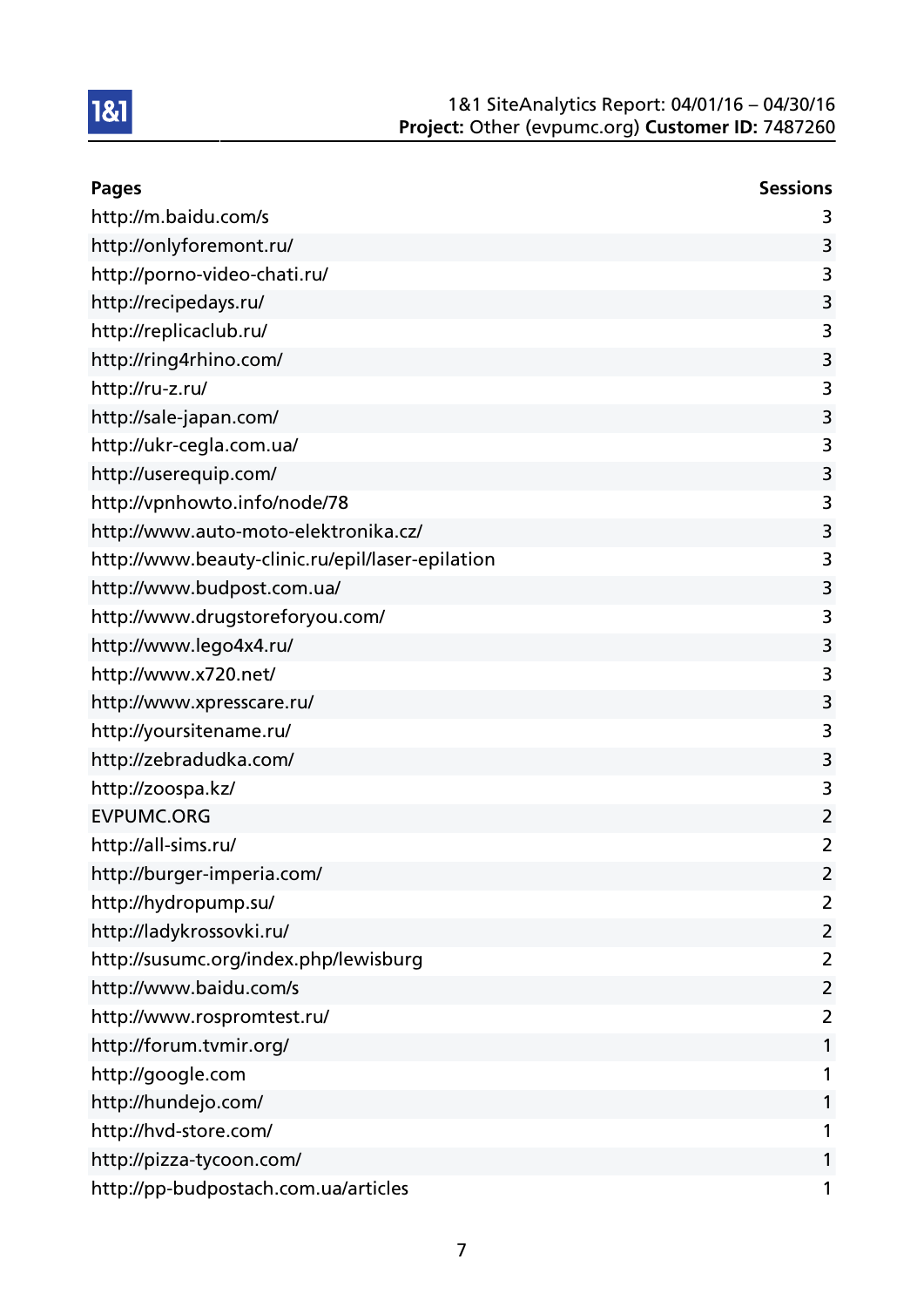| <b>Pages</b>                                                                                                                                                                                                                         | <b>Sessions</b> |
|--------------------------------------------------------------------------------------------------------------------------------------------------------------------------------------------------------------------------------------|-----------------|
| http://r.search.yahoo.com/_ylt=AwrTcaxZRQtXN1EA2w0faQx.;_ylu=X3<br>oDMTB0b2JrcThkBHNlYwNzcgRwb3MDMTI4BGNvbG8DZ3ExBHZ0aW<br>QD/RV=2/RE=1460385241/RO=10/RU=http://www.evpumc.org/Sermon<br>s.htm/RK=0/RS=X0A7lSdmlDEVVLxS10A5yStbFcE- |                 |
| http://search.tb.ask.com/search/GGmain.jhtml                                                                                                                                                                                         | 1               |
| http://www.bing.com/search                                                                                                                                                                                                           | 1               |
| http://www.susumc.org/index.php/lewisburg                                                                                                                                                                                            | 1               |
| https://www.google.com                                                                                                                                                                                                               | 1               |
| https://www.google.com.ph/                                                                                                                                                                                                           | 1               |

# Browsers & Systems

Browsers



| <b>Browsers</b>           | <b>Sessions</b> | Percentage |
|---------------------------|-----------------|------------|
| IE                        | 92              | 26.14%     |
| Chrome                    | 85              | 24.15%     |
| Firefox                   | 49              | 13.92%     |
| Opera                     | 22              | 6.25%      |
| Safari mobile             | 12              | 3.41%      |
| <b>AOL Explorer</b>       | 7               | 1.99%      |
| <b>Chrome Mobile</b>      | 7               | 1.99%      |
| Safari                    | 7               | 1.99%      |
| Java                      | 5               | 1.42%      |
| <b>BlackBerry Browser</b> | 3               | 0.85%      |
| Deepnet Explorer          | $\overline{2}$  | 0.57%      |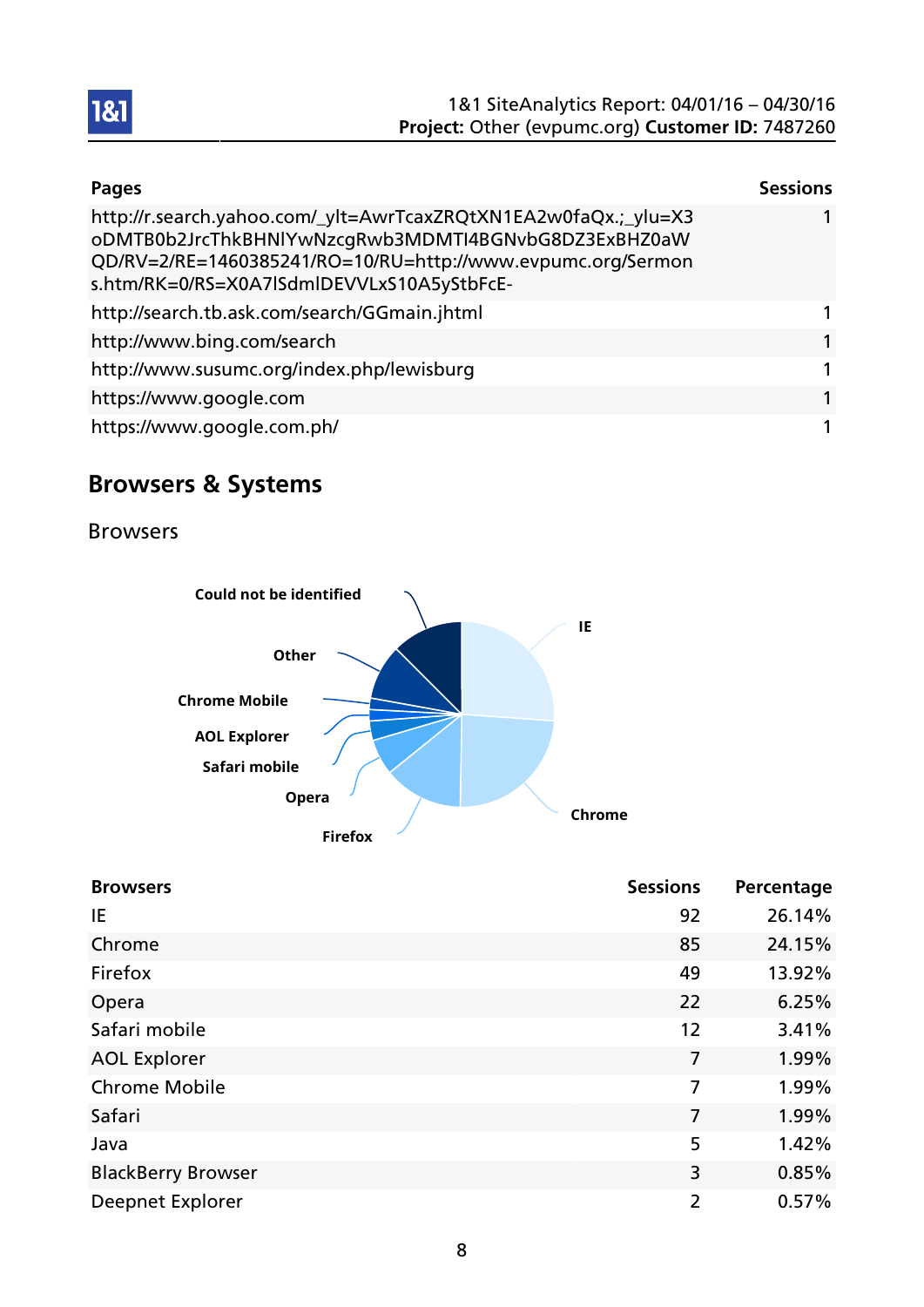| <b>Browsers</b>            | <b>Sessions</b> | Percentage |
|----------------------------|-----------------|------------|
| Lynx                       | 2               | 0.57%      |
| Maxthon                    | $\overline{2}$  | 0.57%      |
| Python-requests            | $\overline{2}$  | 0.57%      |
| <b>Samsung Browser</b>     | $\overline{2}$  | 0.57%      |
| Chromium                   | 1               | 0.28%      |
| <b>IE Mobile</b>           | 1               | 0.28%      |
| Jakarta Commons-HttpClient | 1               | 0.28%      |
| Microsoft Edge             | 1               | 0.28%      |
| Mozilla                    | 1               | 0.28%      |
| <b>Netscape Navigator</b>  | 1               | 0.28%      |
| Off By One                 | 1               | 0.28%      |
| Powermarks                 | 1               | 0.28%      |
| libwww-perl                | 1               | 0.28%      |
| Could not be identified    | 44              | 12.50%     |
| <b>Total</b>               | 352             | 100.00%    |

## Operating Systems



| <b>Operating Systems</b> | <b>Sessions</b> | Percentage |
|--------------------------|-----------------|------------|
| <b>Windows XP</b>        | 83              | 23.58%     |
| <b>Windows 7</b>         | 71              | 20.17%     |
| <b>Windows</b>           | 18              | 5.11%      |
| OS X 10.11 El Capitan    | 13              | 3.69%      |
| Linux                    | 10              | 2.84%      |
| Windows 2000             | 10              | 2.84%      |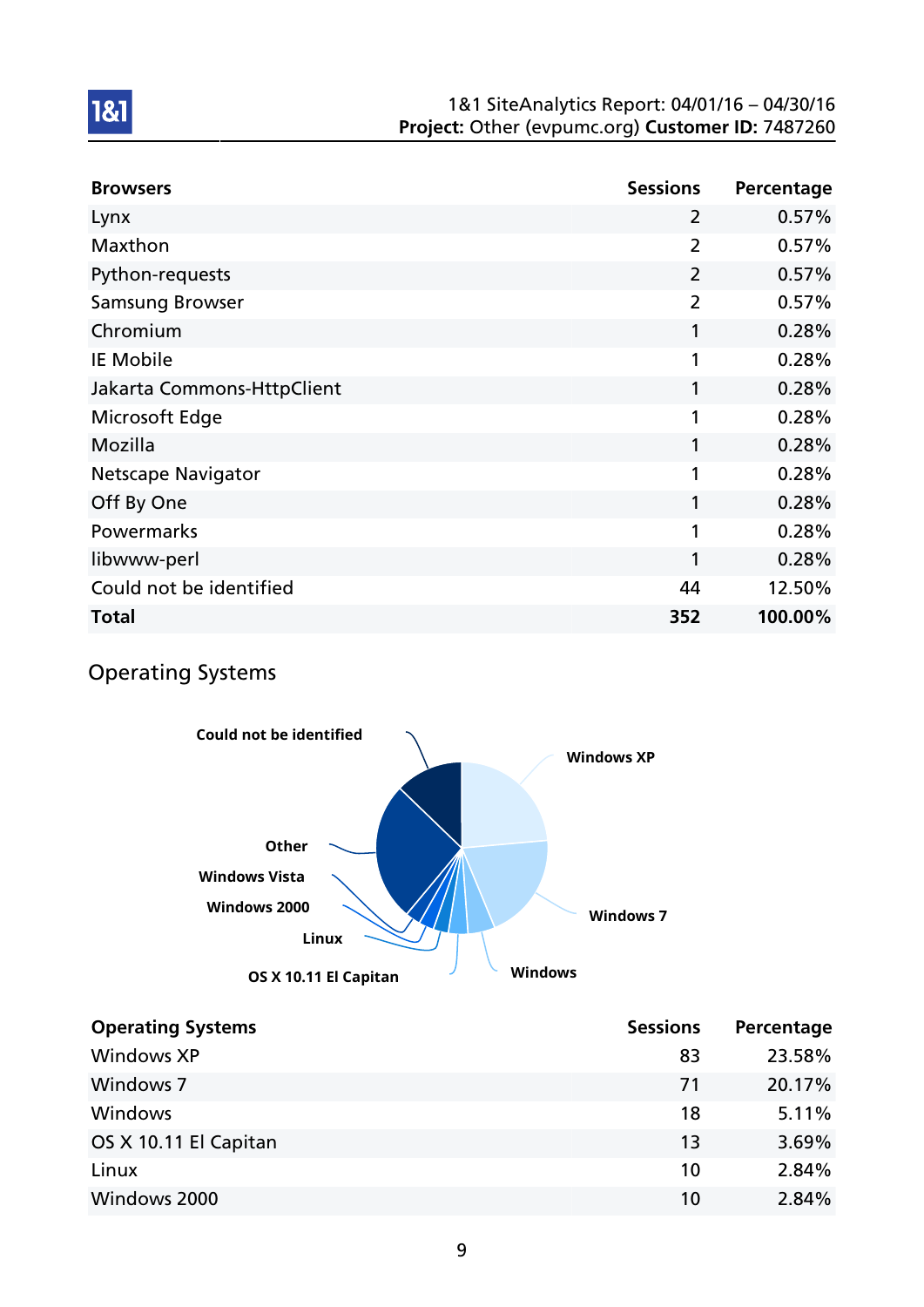| <b>Operating Systems</b>         | <b>Sessions</b> | Percentage |
|----------------------------------|-----------------|------------|
| <b>Windows Vista</b>             | 10              | 2.84%      |
| Windows 8.1                      | 9               | 2.56%      |
| OS X 10.9 Mavericks              | $\overline{7}$  | 1.99%      |
| <b>Windows 8</b>                 | 7               | 1.99%      |
| Windows 10                       | 6               | 1.70%      |
| Windows 2003 Server              | 6               | 1.70%      |
| iOS <sub>9</sub>                 | 6               | 1.70%      |
| JVM (Java)                       | 5               | 1.42%      |
| Linux (Ubuntu)                   | 4               | 1.14%      |
| OS X 10.6 Snow Leopard           | 4               | 1.14%      |
| <b>OS X 10.7 Lion</b>            | 4               | 1.14%      |
| OS X 10.8 Mountain Lion          | 4               | 1.14%      |
| <b>Windows 95</b>                | 4               | 1.14%      |
| <b>Windows 98</b>                | 4               | 1.14%      |
| Android 4.4 KitKat               | 3               | 0.85%      |
| Android 6.0 Marshmallow          | 3               | 0.85%      |
| <b>BlackBerry OS</b>             | 3               | 0.85%      |
| iOS <sub>5</sub>                 | 3               | 0.85%      |
| <b>Windows ME</b>                | $\overline{2}$  | 0.57%      |
| Android 4.0.x Ice Cream Sandwich | $\mathbf{1}$    | 0.28%      |
| Android 5.0 lollipop             | 1               | 0.28%      |
| Android 5.1 lollipop             | $\mathbf{1}$    | 0.28%      |
| OS X 10.10 Yosemite              | 1               | 0.28%      |
| Windows 3.x                      | 1               | 0.28%      |
| <b>Windows CE</b>                | 1               | 0.28%      |
| iOS                              | 1               | 0.28%      |
| iOS <sub>8</sub>                 | 1               | 0.28%      |
| Could not be identified          | 45              | 12.78%     |
| <b>Total</b>                     | 352             | 100.00%    |

# Visitor Locations

| Countries            |                 |            |
|----------------------|-----------------|------------|
| <b>Countries</b>     | <b>Sessions</b> | Percentage |
| Ukraine              | 105             | 29.91%     |
| <b>United States</b> | 103             | 29.34%     |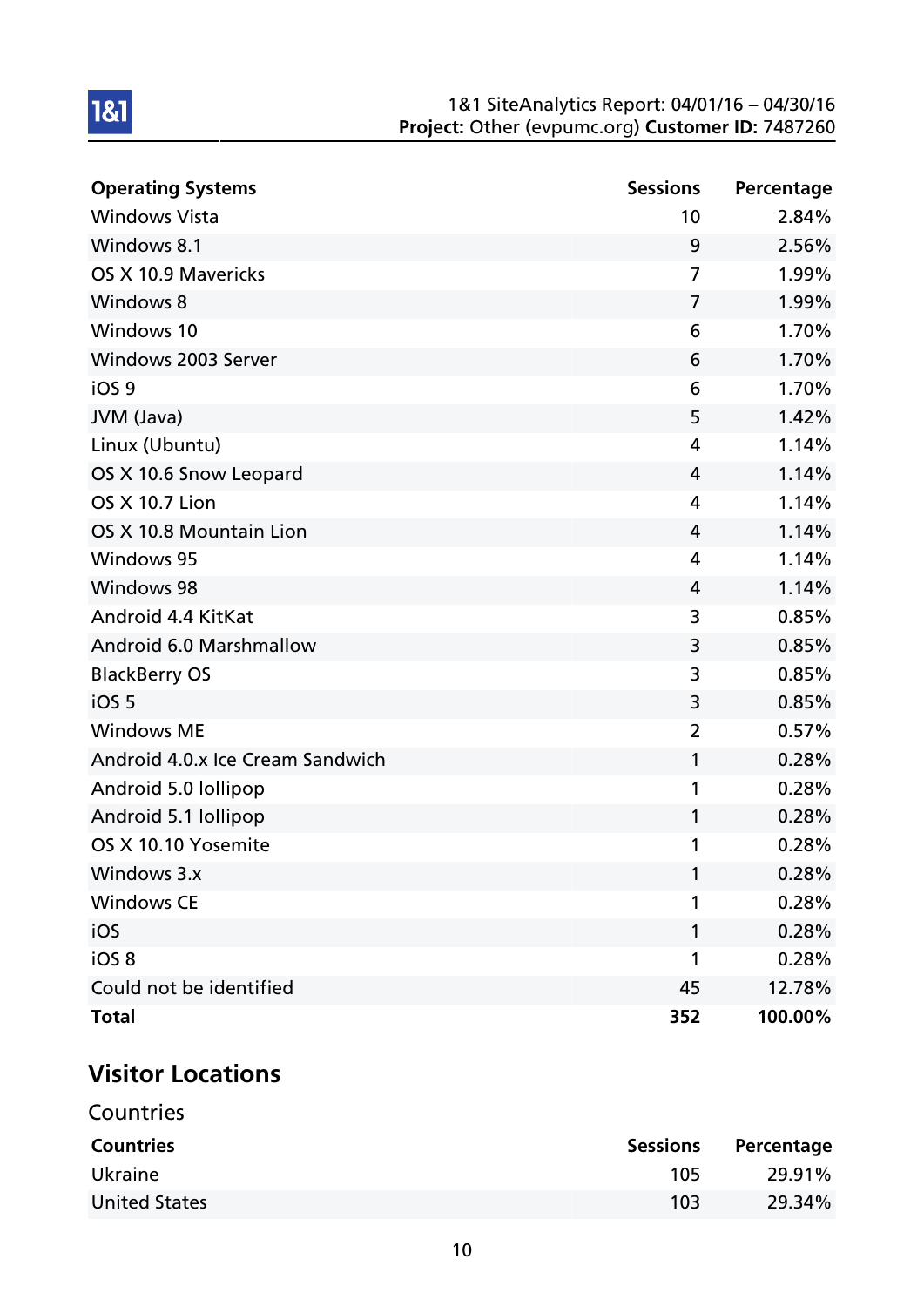| <b>Countries</b>        | <b>Sessions</b> | Percentage |
|-------------------------|-----------------|------------|
| <b>Israel</b>           | 42              | 11.97%     |
| <b>United Kingdom</b>   | 27              | 7.69%      |
| Germany                 | 12              | 3.42%      |
| <b>Netherlands</b>      | 9               | 2.56%      |
| China                   | $\overline{7}$  | 1.99%      |
| Russia                  | $\overline{7}$  | 1.99%      |
| Romania                 | 6               | 1.71%      |
| Argentina               | 4               | 1.14%      |
| Canada                  | 4               | 1.14%      |
| France                  | 4               | 1.14%      |
| <b>Bulgaria</b>         | 3               | 0.85%      |
| Poland                  | $\overline{2}$  | 0.57%      |
| Austria                 | 1               | 0.28%      |
| Estonia                 | 1               | 0.28%      |
| Spain                   | 1               | 0.28%      |
| Iran                    | 1               | 0.28%      |
| Lithuania               | 1               | 0.28%      |
| Luxembourg              | 1               | 0.28%      |
| <b>New Zealand</b>      | 1               | 0.28%      |
| Philippines             | 1               | 0.28%      |
| Sweden                  | 1               | 0.28%      |
| Slovakia                | 1               | 0.28%      |
| Turkey                  | 1               | 0.28%      |
| Vietnam                 | 1               | 0.28%      |
| Could not be identified | 4               | 1.14%      |
| <b>Total</b>            | 351             | 100.00%    |

## **Continents**

| <b>Continents</b>       | <b>Sessions</b> | Percentage |
|-------------------------|-----------------|------------|
| Europe                  | 182             | 51.85%     |
| <b>North America</b>    | 107             | 30.48%     |
| Asia                    | 53              | 15.10%     |
| <b>South America</b>    | 4               | 1.14%      |
| Oceania                 |                 | 0.28%      |
| Could not be identified | 4               | 1.14%      |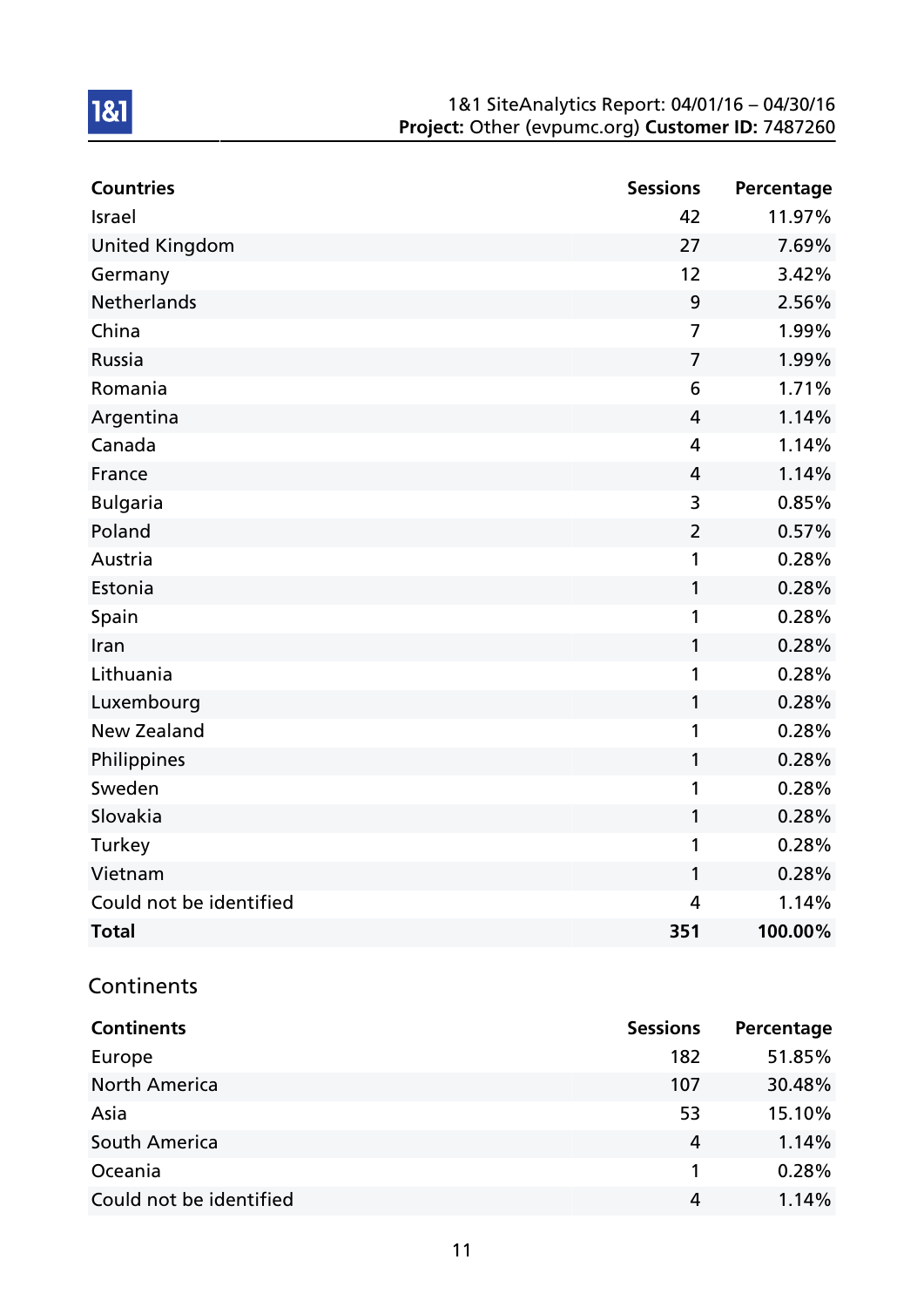

1&1

Continents **Sessions** Percentage Total 351 100.00%

# Information about the evaluations

## Visitors

This evaluation shows how many visitors accessed your website. Visitors are uniquely identified on the basis of the IP address and the browser ID. If a visitor goes to your website more than once a day, only one visitor is counted.

## Sessions

This evaluation shows the number of sessions. A session starts when a visitor accesses your website and ends when he or she leaves it. A session ends automatically after 30 minutes without activity. If a visitor goes to your website more than once a day, multiple sessions are counted.

## Most Frequently Visited Pages

This evaluation shows which pages of your website were visited most often.

### Keywords

This evaluations shows the keywords with which your website was most commonly found in search engines.

## Referring Pages

This evaluation shows the websites from which visitors were transferred to your website.

### Browsers

This evaluation shows which browsers visitors used to access your website. This way, you know which browsers to optimize your website for, for example.

## Operating Systems

This evaluation shows which operating systems visitors used to access your website. This way, you know which operating systems are most popular with your visitors, for example, and you can optimize your website for these operating systems.

### **Countries**

This evaluation shows the countries from which visitors accessed your website.